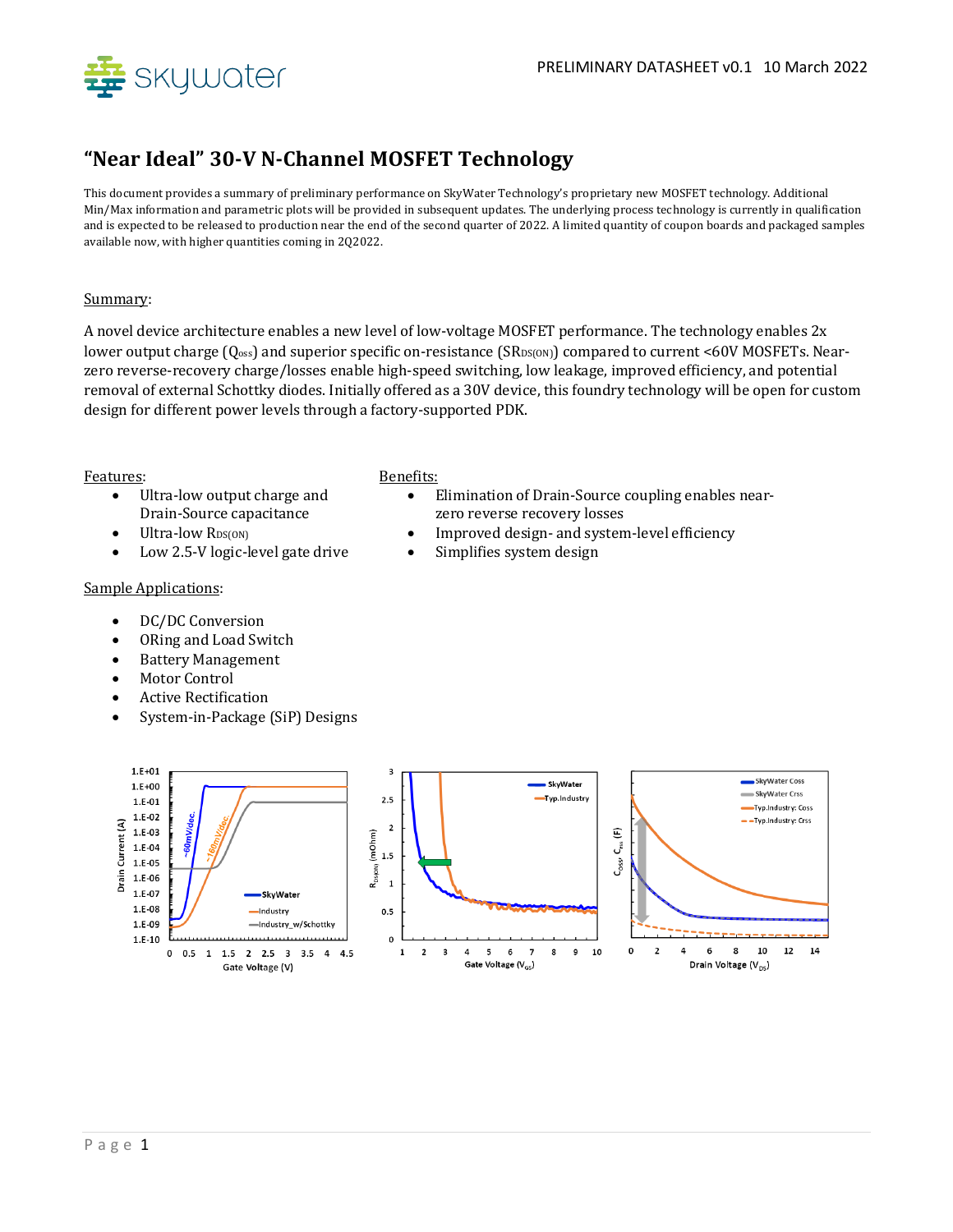

| STATIC CHARACTERISTICS (T <sub>J</sub> =25°C unless otherwise noted) |                                                                       |                                              |     |                  |     |              |  |  |
|----------------------------------------------------------------------|-----------------------------------------------------------------------|----------------------------------------------|-----|------------------|-----|--------------|--|--|
| Symbol                                                               | <b>Parameter</b>                                                      | <b>Conditions</b>                            | Min | <b>Typ</b>       | Max | <b>Units</b> |  |  |
| <b>BV<sub>DSS</sub></b>                                              | Drain-Source Breakdown Voltage                                        | $I_D = 250uA, V_{GS} = 0V$                   | 30  |                  |     | v            |  |  |
| $I_{DSS}$                                                            | Zero Gate Voltage Drain Current                                       | $V_{DS} = 30V$ , $V_{GS} = 0V$               |     | 5 <sub>n</sub> A | 1   |              |  |  |
|                                                                      |                                                                       | $T_i = 55^{\circ}C$                          |     |                  | 5   | μA           |  |  |
| $I_{GSS}$                                                            | Gate-Body leakage current                                             | $V_{DS} = 0V, V_{GS} = +/-12V$               |     |                  | 100 | nA           |  |  |
| $V_{GS(th)}$                                                         | <b>Gate Threhold Voltage</b>                                          | $V_{DS} = V_{GS}I_D = 250uA$                 |     | 0.7              |     | V            |  |  |
| $R_{DS(ON)}$                                                         | <b>Static Drain-Source On-Resistance</b>                              | $V_{GS} = 4.5V, I_D = 20A$                   |     | 2.01             |     | $m\Omega$    |  |  |
|                                                                      |                                                                       | $T_i = 125$ °C                               |     |                  |     |              |  |  |
|                                                                      |                                                                       | $V_{GS} = 3.3 V, I_D = 20 A$                 |     | 2.2              |     | $m\Omega$    |  |  |
|                                                                      |                                                                       | $V_{GS}$ =2.5V, $I_D$ =20A                   |     | 2.4              |     | $m\Omega$    |  |  |
|                                                                      | DYNAMIC CHARACTERISTICS (T <sub>J</sub> =25°C unless otherwise noted) |                                              |     |                  |     |              |  |  |
| Symbol                                                               | <b>Parameter</b>                                                      | <b>Conditions</b>                            | Min | Typ              | Max | <b>Units</b> |  |  |
| $C_{iss}$                                                            | Input Capacitance (Cgs+Cgd)                                           | $V_{GS}$ =0V,V <sub>DS</sub> =12V,f=<br>1MHz |     | 2487             |     | рF           |  |  |
| $C_{\text{oss}}$                                                     | <b>Output Capacitance (Cds+Cgd)</b>                                   |                                              |     | 290              |     | рF           |  |  |
| $C_{rss}$                                                            | Reverse Transfer Capacitance (Cgd)                                    |                                              |     | 289              |     | рF           |  |  |
| $R_{\rm g}$                                                          | <b>Gate Resistance</b>                                                | $f = 1$ MHz                                  |     |                  |     | Ω            |  |  |
| $t_{d(on)}$                                                          | Turn-on delay time                                                    |                                              |     | 0.22             |     | ns           |  |  |
| $\mathsf{t}_{\mathsf{r}}$                                            | <b>Rise time</b>                                                      | $V_{GS} = 4.5V, V_{DS} = 12V,$               |     | 1.93             |     | ns           |  |  |
| $t_{d(off)}$                                                         | Turn-off delay time                                                   | $R_G = 1.6 \Omega$ , $I_D = 20 A$            |     | 23.47            |     | ns           |  |  |
| $t_f$                                                                | <b>Fall time</b>                                                      |                                              |     | 14.42            |     | ns           |  |  |

| <b>GATE CHARGE CHARACTERISTICS (T<sub>J</sub>=25°C unless otherwise noted)</b> |                                    |                                                            |     |           |     |              |
|--------------------------------------------------------------------------------|------------------------------------|------------------------------------------------------------|-----|-----------|-----|--------------|
| Symbol                                                                         | Parameter                          | <b>Conditions</b>                                          | Min | Typ       | Max | <b>Units</b> |
| Q <sub>g</sub> (4.5V)                                                          | <b>Total Gate Charge</b>           | $V_{GS} = 4.4 V/3.3 V/2.5$<br>$V, V_{ps} = 12V, I_p = 20A$ |     | 35.2      |     | nC           |
| Q <sub>e</sub> (3.3V)                                                          | <b>Total Gate Charge</b>           |                                                            |     | 26.6      |     | nC           |
| Q <sub>g</sub> (2.5V)                                                          | <b>Total Gate Charge</b>           |                                                            |     | 20.6      |     |              |
| $Q_{gs}$                                                                       | <b>Gate Source Charge</b>          |                                                            |     | 1.47      |     | пC           |
| $Q_{gd}$                                                                       | <b>Gate Drain Charge</b>           |                                                            |     | 6.13      |     | пC           |
| Q <sub>oss</sub>                                                               | <b>Output Charge</b>               | $V_{DS} = 12V$                                             |     | 4.7       |     | пC           |
| SOURCE-DRAIN CHARACTERISTICS (T <sub>J</sub> =25°C unless otherwise noted)     |                                    |                                                            |     |           |     |              |
| Symbol                                                                         | <b>Parameter</b>                   | <b>Conditions</b>                                          | Min | Typ       | Max | <b>Units</b> |
| $V_{SD}$                                                                       | <b>Diode Forward Voltage</b>       | $I_S = 1A$ , $V_{GS} = 0V$                                 |     | 0.72      |     | v            |
| $Q_{IT}$                                                                       | Body Diode Reverse Recovery Charge | $IF=20A$ ,di/dt=500A/us                                    |     | $~\sim$ 0 |     | nC           |

| <b>Maximum Ratings for QFN &amp; Similar Package</b> |                                 |                             |     |              |  |  |  |
|------------------------------------------------------|---------------------------------|-----------------------------|-----|--------------|--|--|--|
| <b>Symbol</b>                                        | Parameter                       | <b>Conditions   Maximum</b> |     | <b>Units</b> |  |  |  |
| <b>V<sub>DS</sub></b>                                | <b>Drain-Source Voltage</b>     |                             | 30  |              |  |  |  |
| $V_{GS}$                                             | Gate-Source Voltage             |                             | ±10 |              |  |  |  |
| I <sub>D</sub>                                       | <b>Continuous Drain Current</b> | $T_c = 25$ °C               | 160 |              |  |  |  |
|                                                      |                                 | $T_c = 100^\circ C$         | 125 |              |  |  |  |
| <b>IDM</b>                                           | <b>Pulsed Drain Curretn</b>     | $<$ 10 $us$                 | 700 |              |  |  |  |